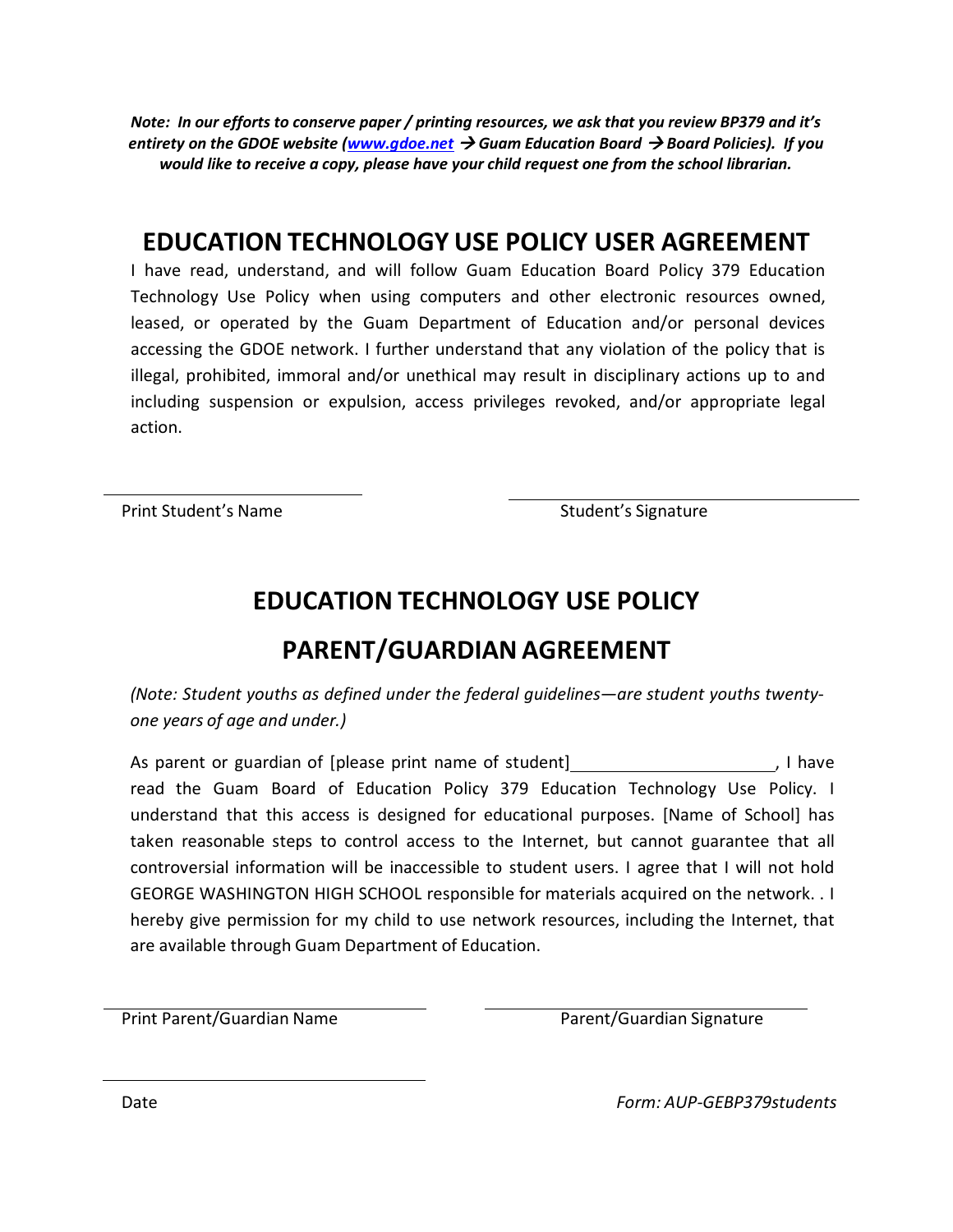# **Student Agreement for the Acceptable Use of the Guam Department of Education's Wireless Network for Student Owned Devices at Guam Department of Education (GDOE) Schools**

This agreement may only be executed by students who have previously returned a "Education Technology Use Policy User Agreement" form signed by their parent allowing them to use the Internet at school. This agreement provides additional authorization to access the GDOE wireless network using personal devices. It does not supersede any information in the "Student Handbook".

DOE teachers and administration believe that providing network access for students' personal electronic devices will enhance the educational experience for GDOE's students by expanding students' access to the resources provided by the Internet. For this reason, GDOE has set up a student wireless network.

- A. **Acceptable Devices**. Students may access the GDOE student wireless network with any device with 802.11 connectivity. Students may only access the network with devices that are their own personal property.
- B. **Content**. Filtered access to the Internet will be provided for student owned devices as well as access to any District provided web-based applications that would normally be accessible to students from home.
- C. **Personal Responsibility**. The District assumes no responsibility for the loss of, theft of or damage to any personal device that a student connects to the student wireless network or any information on that device.
- D. **Security**. Students shall not impair the security of the GDOE network. This expectation includes but is not limited to:
	- a. Students are expected to maintain up to date antivirus and antispyware protection on all devices that are connected to the GDOE student wireless network. Devices without up to date security programs may be denied access to the network.
	- b. Students are expected to safeguard all network passwords. Students should not share network passwords with others and should change passwords frequently. Students are expected to notify a teacher or administrator immediately if they believe their student account has been compromised.
	- c. Students are expected to log onto the GDOE student wireless network only with their account and not to allow others to use their account or to use the accounts of others, with our without the account owner's authorization.
- E. **No Technical Support**. Students are responsible for setting up and maintaining the devices that they connect to the network. The District will not provide technical support for student owned devices.
- F. **Authorized Use**. Students may use the GDOE student wireless network when they are not in class. Students may not use the GDOE student wireless network in class unless authorized by the teacher of that class.
- G. **Inappropriate Use**. The GDOE network is a shared and limited resource and all users have an obligation to use that resource responsibly. Students are provided access to the GDOE student wireless network primarily for educational purposes. Incidental personal use of the network is acceptable, but students should not use the network for personal activities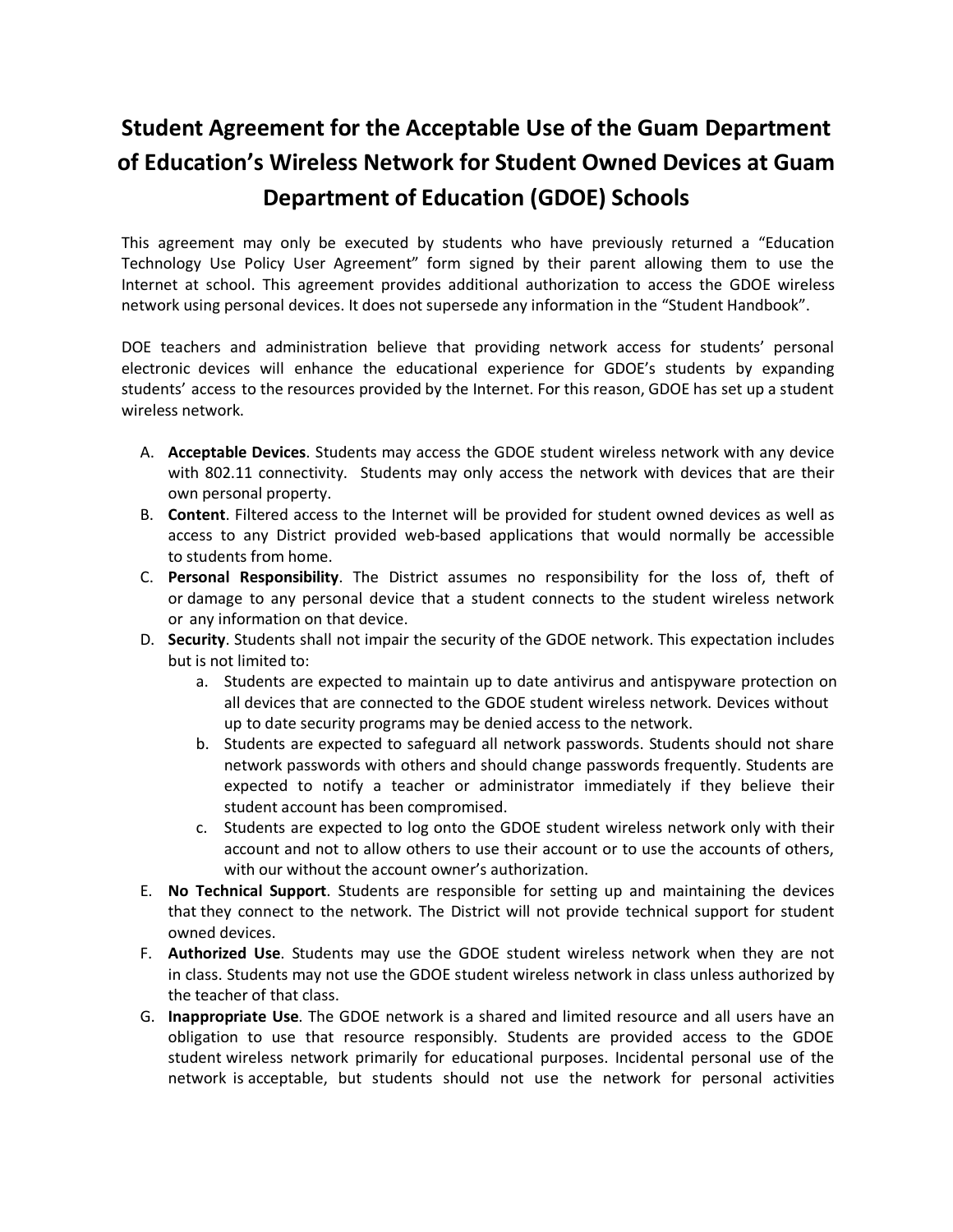that consume significant network bandwidth or for activities that violate school policy or local law. These include but are not limited to:

- 1. Online gaming (e.g., World of Warcraft) unless approved by a teacher.
- 2. Downloading software, music, movies or other content in violation of licensing requirements, copyright or other intellectual property rights. Downloading, viewing or sharing inappropriate content, including pornographic, defamatory or otherwise offensive material.
- 3. Conducting any activity that is in violation of school policy or local, state or federal law.
- 4. Participating in political activities.
- 5. Conducting for-profit business.
- 6. Using hacking tools on the network or intentionally introducing malicious code into the District's network.
- 7. Using any software or proxy service to obscure either the student's Internet Protocol (IP) address or the sites that the student visits.
- 8. Disabling, bypassing, or attempting to disable or bypass any system monitoring, filtering or other security measures.
- 9. Accessing or attempting to access material or systems on the network that the student is not authorized to access.
- H. **No Expectation of Privacy**. The District can and does monitor Internet access and activity on the District's network, including but not limited to sites visited, content viewed and email sent and received. The District may examine a student's personal device and search its contents if there is a reason to believe that school policies, regulations, or guidelines regarding access to the network or use of the device have been violated.
- I. **Disruptive Activity**. Students should not intentionally interfere with the performance of the GDOE student wireless network and the District's overall network.
- J. **Unauthorized Networks.** Students may not create unauthorized wireless networks to access GDOE's student wireless network. This includes establishing wireless access points, wireless routers and open networks on personal devices.
- K. **No Use of Wired Networks**. Students may use only the GDOE student wireless network for personal devices. They may attach personal devices to the GDOE wired network with prior approval of the Data Processing Manager.
- L. **Consequences of Inappropriate Use**. Students who misuse GDOE's student wireless network will be subject to discipline which may include loss of access to student wireless network or all Internet access and/or other appropriate disciplinary or legal action in accordance with the Student Code of Conduct and applicable laws.

**Student Name (Please Print) Date**

**Student Signature**

**Parent Name (Please Print) Date**

**Parent Signature** *Form: AUP-GEBP379Wstudents*